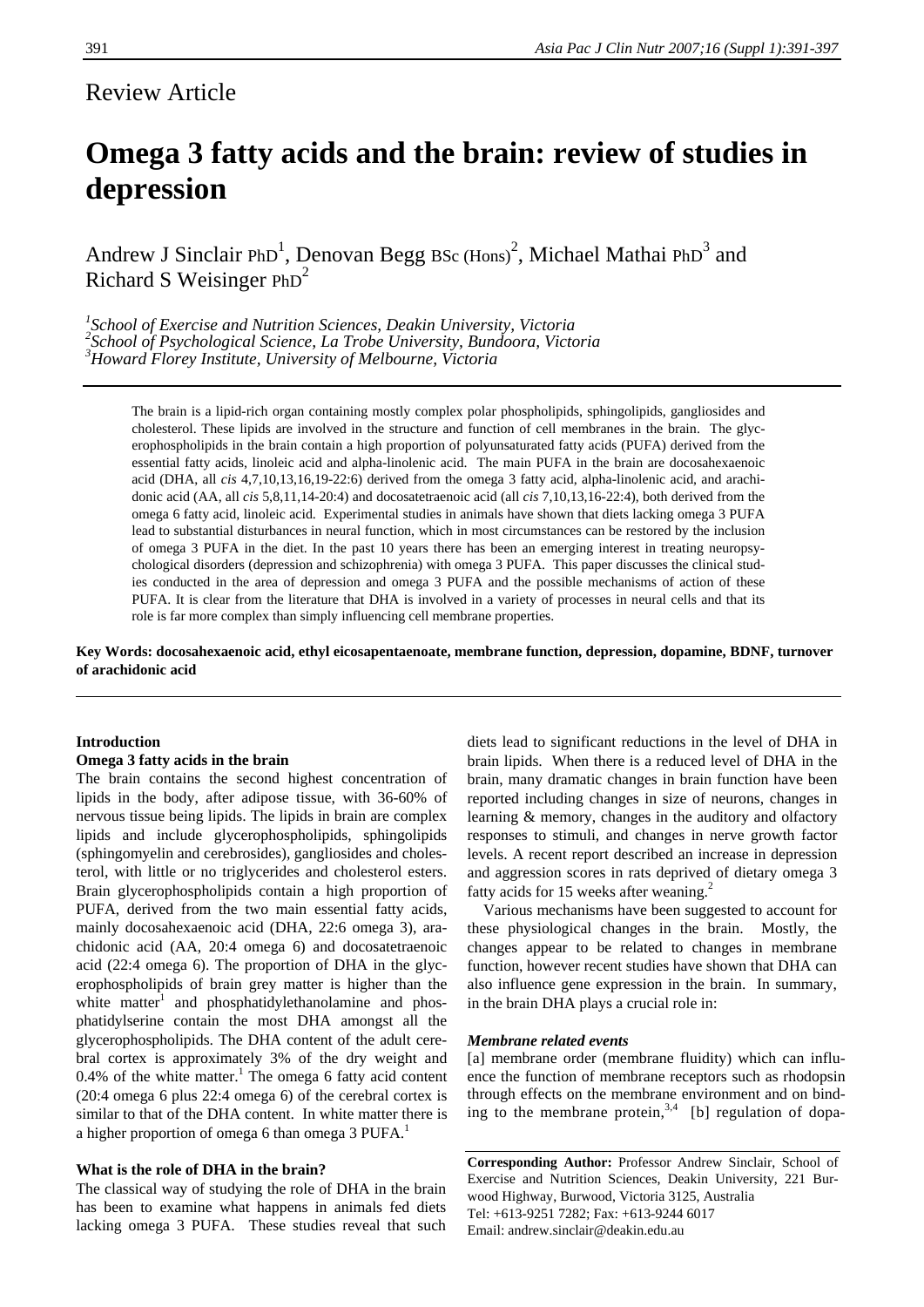minergic and serotonergic neurotransmission,<sup>5</sup> [c] regulation of membrane-bound enzymes (Na/K-dependent ATP'ase),<sup>6</sup> [d] signal transduction via effects on inositol phosphates, DAG and protein kinase  $C<sub>1</sub><sup>7</sup>$  and [e] regulation of glucose uptake,<sup>8</sup> perhaps via effects on brain glucose transporters.<sup>9</sup>

#### *Metabolic events*

[a] regulation of the synthesis of eicosanoids derived from  $AA$ ,<sup>10</sup> [b] DHA can serve as a precursor of docosatrienes $^{11}$  and 17S resolvins, novel anti-inflammatory mediators.12 The docosatrienes (17S-hydroxy-containing docosanoids) and 17S series resolvins are biosynthesised via enzymatic oxygenation and are potent regulators of both leukocytes (reducing infiltration *in vivo*) and glial cells (blocking their cytokine production).<sup>12</sup> It is not known whether these bioactive mediators derived from DHA are responsible for some of the beneficial actions reported following dietary supplementation with DHA. Bazan<sup>11</sup> has also described a 10,17S-docosatriene called neuroprotectin D1 (NPD1) which he proposes protects the brain and retina from oxidative stress-induced apoptosis. NPD1 is formed through enzyme-mediated steps involving phospholipase  $A_2$  followed by a 15lipoxygenase-like activity.<sup>11</sup>

 DHA can also undergo non-enzymatic free-radical catalysed oxidation in the brain to form  $F_2$ -isoprostanelike compounds that are known as  $F_4$ -neuroprostanes and highly reactive A/J-ring neuroprostanes which may provide a marker of oxidative injury in the brain. These results suggest that oxidative stress is ongoing in the central nervous system. Preliminary studies show significantly increased levels of neuroprostanes in brain regions in Alzheimer's patients.<sup>13</sup>

#### *Gene expression*

Regulation of gene expression of many different genes in rat brain (for review see, Kitajka et  $al<sup>14</sup>$ ) and other tissues (for review, see Decklebaum et  $al<sup>15</sup>$ ). Rats fed throughout life with either a vegetable oil (rich in ALA) or a fish oilrich diet (containing eicosapentaenoic acid (EPA) plus DHA) showed highly significant alterations in the expression of more than 100 genes in the brain (approx equal number over- and under-expressed). Of interest was the fact that the ATP-generating machinery of the brain responded to the dietary omega 3 PUFA most intensively. The brain is known to exhibit a high metabolic rate and a high proportion of this is used to maintain Na/K ATP-ase activity, which regulates ion flow resulting from nerve transmission. Genes involved in signal transduction were also over-expressed, almost to same extent, by both the ALA-rich and EPA plus DHA-rich diet. Also of interest is that genes encoding for alpha- and gamma-synuclein were over-expressed in young rats fed fish oil for one month.<sup>16</sup> Synucleins are associated with synaptosomes and play a role in neural plasticity and learning. Alphasynuclein has also been implicated in the pathophysiology of Parkinson's disease possibly via effects on dopaminergic neurotransmission.<sup>17</sup>

# *Cellular events*

[a] regulation of phosphatidyl serine levels which is involved in the protection of neural cells from apoptotic death, via effects on phosphatidylinositol 3-kinase/Akt signaling, $^{18}$  [b] stimulation of neurite growth in hippocampal cells, $^{19}$  [c] selective accumulation of DHA by synaptic growth cones during neuronal development, $^{20}$  [d] regulation of neuron size,<sup>21</sup> [e] regulation of nerve growth factor,<sup>22</sup> and [f] stimulation of cell membrane expansion by action on syntaxin  $3.^{23}$  AA also demonstrated this effect. Taken together, these data provide strong support for the role of DHA in the growth of neuronal cells and the protection of cells from apoptosis.

# **What is the role of omega 3 fatty acids in neuropsychiatric disorders?**

Manic-depressive illness (bipolar disorder), depression and schizophrenia are common neuropsychiatric disorders. The incidence of depression has increased markedly in the past decades in western countries. $24$  Epidemiological evidence suggests that the condition has both genetic and environmental components. In 1995, it was hypothesized that a low omega 3 PUFA status could predispose subjects to an increased risk of suicide and depression.<sup>25</sup> Shortly after this, several studies reported that low omega 3 PUFA levels in serum phospholipids, cholesteryl esters and erythrocyte membranes were positively associated with depression.<sup>26,27</sup>

 The exact mechanisms involved in the pathogenesis of depression are not known, however there are many effective treatments such as various antidepressant medications or electroconvulsive treatment.<sup>28</sup> The main drugs of choice were discovered by chance in the middle of last century and are known as tricyclic agents or monoamine oxidase inhibitors. These inhibit re-uptake transporters of serotonin and norepinephrine or inhibit the oxidation of monoamine neurotransmitters (stopping the catabolism). The treatments are not effective in all cases, with estimates that only about half of all patients demonstrate a complete remission although about 80% show some bene $fit.<sup>28</sup>$ 

 There are a number of parallels between the neural systems affected in depression and those affected in dietary deficiency of omega 3 PUFA (Table 1). This paper discusses these and the results of research trials of omega 3 PUFA in treating depression.

[1] Altered neurotransmission in major depression In omega 3 PUFA deficient rats, the expression of the dopamine receptor (D2R) is decreased in the frontal cortex and increased in the nucleus accumbens. $^{29}$  In these studies, the release of dopamine was significantly reduced however the picture is complex revealing a more active mesolimbic dopamine pathway compared with a less active mesocortical pathway in the omega 3 PUFA deficient rats. In contrast to this, supplementing the diet of rats with omega 3 PUFA (EPA and DHA) led to a 40% increase in dopamine levels in the frontal cortex as well as an increase in the binding to the dopamine  $D2$  receptor.<sup>30</sup>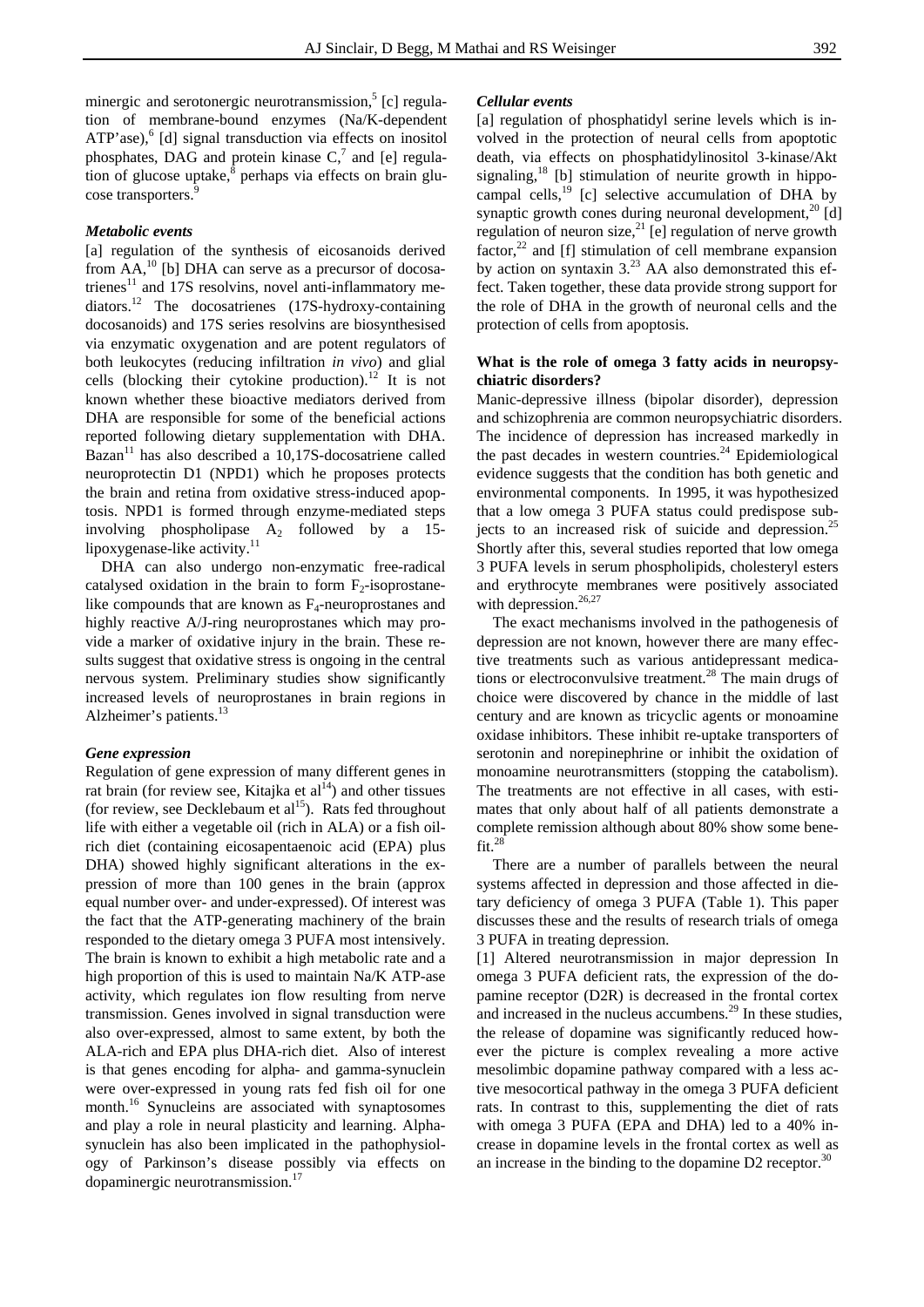| <b>Item</b>                      | Depression                                                     | Deficiency of omega 3<br><b>PUFA</b>                                                   | Addition of omega 3 PUFA                                                 |
|----------------------------------|----------------------------------------------------------------|----------------------------------------------------------------------------------------|--------------------------------------------------------------------------|
| Neurotransmission                | Treatment maintains levels of<br>neurotransmitters             | Decreased levels of<br>dopamine and D2 receptor                                        | Increased levels of dopamine<br>and increased binding to D2<br>receptor  |
| Glucose metabolism in brain      | Reduced metabolism.<br>Increased by treatment with<br>lithium. | Reduced uptake of glucose<br>via glucose transporter                                   |                                                                          |
| AA metabolism in brain           | Treatment reduces AA<br>turnover & metabolism                  | Increases AA turnover $\&$<br>metabolism                                               |                                                                          |
| Pro-inflammatory cytokine levels | Increased                                                      |                                                                                        | Reduced                                                                  |
| Neuronal atrophy                 | Increased                                                      |                                                                                        | DHA promotes neural cell<br>growth and reduces apoptosis                 |
| <b>BDNF</b> levels in brain      | Decreased<br>(restored by antidepressant)<br>treatment)        | Decreased by deficiency,<br>diets high in saturated fat &<br>sucrose and COX inhibitor | Increased by omega 3 PUFA,<br>exercise, vitamin E, and<br>prostaglandins |

**Table 1.** Comparison of effects of depression and omega 3 PUFA on various neural parameters

[2] In major depression there are reports of decreased cerebral blood flow<sup>31</sup> and reduced glucose metabolism.<sup>32</sup>

As noted above, omega 3 PUFA deficiency decreases glucose uptake of brain cells and cytochrome oxidase activity by at least 30%; both are measures of functional neuronal activity.7,8

[3] Depression is associated with excessive production of pro-inflammatory cytokines, including interleukin (IL)- 1beta, IL-12, IL-6, interferon-gamma and tumour necrosis factor-alpha.33,34 Some anti-depressant medications can inhibit the release of these cytokines.<sup>35</sup>

 Omega 3 PUFA are well known to inhibit the production of pro-inflammatory cytokines, via effects in reducing the production of pro-inflammatory prostaglandins (PGE<sub>2</sub>) and leukotrienes (LTB<sub>4</sub>).<sup>36</sup>

[4] Major depression is associated with neuronal atrophy (decrease in density and size of neurones) in the hippocampus & prefrontal cortex.37,38

 As noted above, the literature provides strong support for the role of DHA in the growth of neuronal cells and the protection of cells from apoptosis.<sup>18</sup>

[5] There is evidence of a link between brain-derived neurotrophic factor (BDNF) and depression. BDNF is a widely distributed trophic factor in the brain, and it is involved in neuronal growth, maintenance and neural plasticity.39 Chronic administration of antidepressants is associated with an increased (normalized) serum level of BDNF.40 BDNF expression can be altered by both exercise and components of the diet. Its expression is inhibited by a diet high in saturated fat and sucrose,<sup>41</sup> however high levels of vitamin E or exercise can restore the level of BDNF.<sup>42,43</sup> It has been shown recently that omega 3 PUFA can normalize BDNF levels and counteract the learning disability after traumatic brain injury in rats.<sup>43</sup> Rao et  $al<sup>44</sup>$  have reported that omega 3 PUFA deficiency in rats leads to a reduced expression of BDNF in the frontal cortex, and that addition of DHA to cultured rat cortical astrocytes induced BDNF protein expression. Another report in murine astrocyte cultures showed that prostaglandins  $D_2$  and  $E_2$ , derived from membrane AA, are powerful inducers of nerve growth factors and BDNF.<sup>45</sup> Consistent with this, Shaw et  $al<sup>46</sup>$  reported that the broad spectrum cyclooxygenase inhibitor, ibuprofen, reduced exercise-induced increases in BDNF and  $PGE<sub>2</sub>$  levels, and blocked long-term potentiation and spatial learning in rats.

### **Trials of omega 3 PUFA in mood disorders**

The observations linking the omega 3 PUFA to neural function and perhaps depression have led to a number of intervention studies in patients with depression. Results from case-control studies, clinical trials and case studies have shown that oils rich in omega 3 PUFA play a beneficial role in these conditions. Readers might also wish to consult a recent review of the evidence and method critique on omega 3 PUFA and depression. $47$  Various omega 3 fatty acids have been considered in relation to mood disorders, including the ethyl ester of EPA (ethyl-EPA), DHA or mixtures of EPA and DHA as found in fish oil.

 One of the first intervention studies was a 4-month double-blind, placebo-controlled trial in 30 patients on standard medication, aged 18 to 65 years, with bipolar disorder.<sup>48</sup> This study showed that episodes of severe mania and depression were significantly reduced in the omega 3 PUFA (EPA plus DHA) supplementation group  $(n=14)$  $(9.6g/day)$  compared with the placebo group  $(n=16)$ . Peet and Horrobin<sup>49</sup> studied 70 patients with persistent depression, despite treatment with standard anti-depressants. The patients were randomized to receive 1, 2 or 4 g of pure ethyl-EPA per day or placebo for 12 weeks in addition to their usual medication. Interestingly, only those patients treated with 1  $g/day (n=17)$  showed a significant improvement (reduction in the depression rating); in this group, 69% of patients showed a reduction of at least 50% of the symptoms rated on a standard depression rating scale compared with 25% of patients so improving in the placebo group. Another study in 20 patients with recurrent unipolar depression on their standard antidepressant medication, showed that there were highly significant benefits from ethyl-EPA (2 g/day), compared with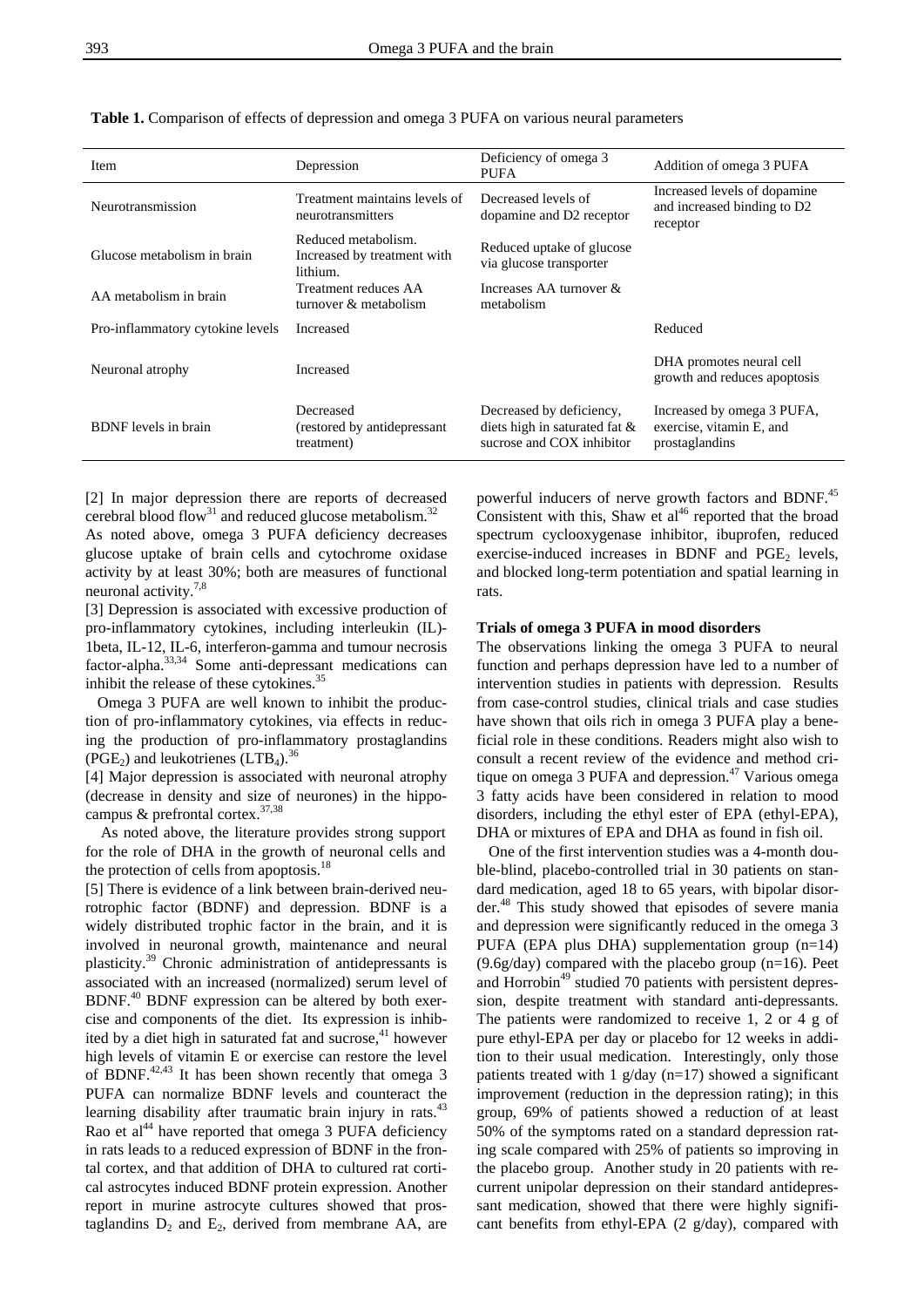placebo after 3 weeks of treatment.<sup>50</sup> In a double-blind study, subjects with major depressive disorder were randomized to receive either 3.3 g/day of EPA plus DHA (from fish oil) or placebo for 8 weeks in addition to usual treatment.<sup>51</sup> Patients in the omega 3 PUFA treated group had a significantly decreased score on the Hamilton Rating Score for depression compared with the placebo group (P<0.001). However, a double-blind study in 36 depressed patients who received 2 g/day of DHA for 6 weeks as monotherapy showed no significant effect compared with the placebo treatment.<sup>52</sup>

 An open-label study in 12 bipolar patients treated with 1.5 to 2.0 g of EPA/day for up to 6 months showed beneficial effects in 8 out 10 patients who completed 1 month of the treatment.<sup>53</sup> In contrast, Silvers et al<sup>54</sup> reported that 8 g of fish oil per day for 12 weeks in addition to usual medication in a randomized double-blind study showed no significant improvement in mood, over the placebo of olive oil, in 77 participants being treated for depression.

Frangou et al<sup>55</sup> conducted a 12-week double blind study in 75 individuals with bipolar depression with 1 g/day or 2 g/day of ethyl-EPA as adjunctive therapy. There was a significant improvement with the ethyl-EPA (no dose response effect) based on the Hamilton rating scale and the clinical global impression scale. However, Keck et al<sup>56</sup> reported no significant effect of ethyl-EPA in individuals with bipolar depression and rapid cycling bipolar disorder. The study was conducted using 6 g/day of ethyl-EPA as adjunctive therapy for 4 months in a randomized, placebo-controlled study.

 A single case report has found that ethyl-EPA given to a treatment-resistant, severely depressed and suicidal male patient, resulted in dramatic and sustained clinical improvement in all symptoms of depression within one month.<sup>57</sup> The EPA treatment was accompanied by a reduction in the lateral ventricular volume in the brain.

Noaghuil and Hibbeln<sup>58</sup> investigated cross-national prevalence rates of bipolar disorders and showed that there was a very strong relationship between greater seafood consumption and lower prevalence rates. Regular consumption of fish has also been associated with reduced suicidal ideation<sup>59</sup> and better self-reported mental health status.<sup>60</sup>

 In a cross-national study of prevalence rates of postpartum depression and breast milk EPA, DHA and AA levels and seafood consumption,  $Hibbeln<sup>61</sup>$  found that higher concentrations of DHA in milk and greater seafood consumption both predicted lower prevalence rates of past-partum depression. However, two studies in postpartum depression have failed to demonstrate an effect of omega 3 PUFA. A small pilot open-label study in seven pregnant females with a past history of post-partum depression, who were provided 2.96 g of EPA plus DHA (provided as fish oil) for 2 weeks prior to birth, failed to show promising results.<sup>62</sup> Llorente et al<sup>63</sup> reported that 2 g/day of DHA provided to breast-feeding mothers in the first four months after birth led to no changes in selfrating or diagnostic measures of depression compared with the placebo group.

 In summary, seven of the ten studies in adults with depression or bipolar disorder (excluding post-partum depression) have reported positive effects of either fish oil containing EPA and DHA (3.3 and 9.6 g/day) or ethyl-EPA (1-2 g/day). The three negative studies were with DHA alone (2g/day), fish oil (8g/day) and ethyl-EPA at 4-6 g/day. This leaves some questions for which we do not have adequate answers at this stage.

Question 1: which omega 3 PUFA is best to treat mood disorders (EPA or a mixture of EPA plus DHA)?

Question 2: what is the most effective dose?

Question 3: what is the most effective length of treatment? Question 4: does the use of omega 3 PUFA give the most benefit in patients on usual medication?

Question 5: what is the mechanism of action of EPA? It should be noted that there is a lack of studies in animals that have examined the role of EPA in neural function and also that brain grey matter contains negligible levels of EPA.<sup>64</sup>

 It is of considerable interest that there is a relationship between depression and heart disease. For example, patients with an episode of major depression have a 3-fold risk of cardiac mortality later in life.<sup>65</sup> It is possible that the link between these conditions is that both have been associated with low intakes of omega 3 PUFA.

#### *Mechanisms*

Biophysical properties of synaptic membranes directly affect neurotransmitter biosynthesis, signal transduction, uptake of serotonin, binding of α-adrenergic and serotonergic receptors, and monoamine oxidase activity. The proposed mechanisms of action of the omega 3 PUFA in mood disorders include effects on neurotransmitter receptors and G-proteins via effects on biophysical properties of the membrane, effects on secondary messengers and on protein kinases, and effects on the inflammatory response of eicosanoids derived from AA.

 Recent data in rats reveal that the drugs commonly used to treat bipolar disorder, lithium, carbamazapine and valproic acid, significantly decrease the turnover of AA and metabolism to eicosanoids in the brain (see below). This new information reveals the possibility of a link between omega 3 PUFA and mood disorders, given that deficiency of omega 3 PUFA leads to an increased metabolism of AA to eicosanoids, via specific phospholipase  $A_2$  and cyclooxygenase enzymes (COX-2) in rat frontal cortex.<sup>10</sup>

 Rats treated with lithium and carbamazapine demonstrated a reduced turnover of AA, but not DHA, in brain phospholipids and decreased mRNA, protein levels and enzyme activity of a cytosolic phospholipase  $A_2$ , which is AA-specific. $66,67$  This treatment also reduced the brain concentration of prostaglandin  $E_2$ , a product of the COX pathway, presumably due to reduced release of AA from the phospholipids. It is possible that EPA is effective in depression through its ability to inhibit COX activity, although the levels of EPA in the brain phospholipids are very low.

 The same group showed that another drug used in treating bipolar disorder, valproic acid, also reduced AA turnover in the brain but by a different mechanism, namely the inhibition of the formation of arachidonoyl CoA.<sup>68</sup> It is of interest that two further papers from this group demonstrate effects of chronic lithium on the elevation of brain glucose metabolism<sup>69</sup> and on dopamine  $D2$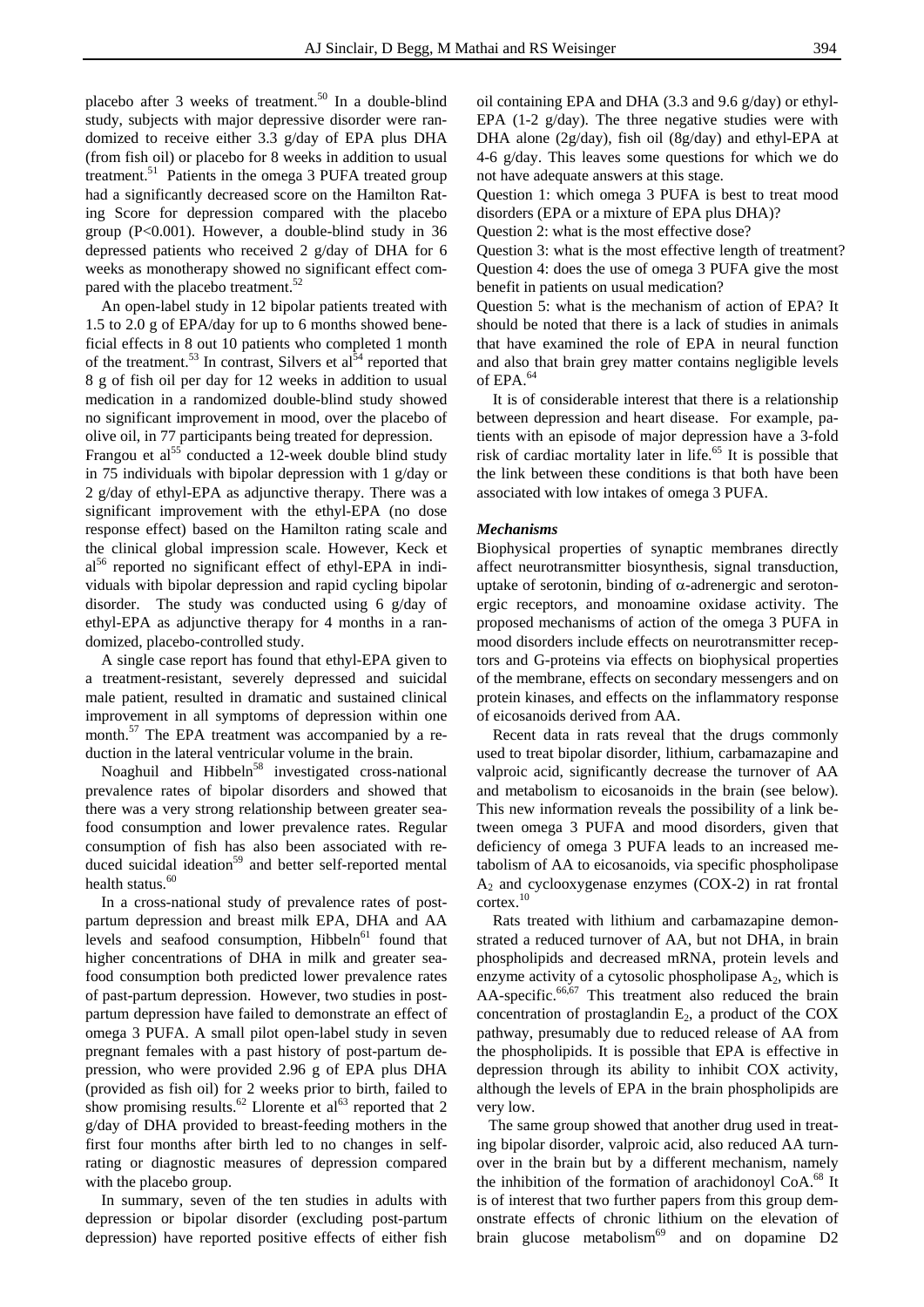receptor-initiated signalling, via effects on AA turnover in the brain. $70$ 

# **Conclusions**

DHA plays an important role in the structure and function of brain cellular membranes. There is biologically plausible evidence to suggest that omega 3 PUFA might play a role as adjunctive therapy for adult depression, though much research is required to determine the most effective omega 3 PUFA (EPA, DHA or a mixture of both) and the most effective dose.

#### **Acknowledgements**

The support of grants from the Australian Research Council (DP0346830) and the National Health & Medical Research Council (350313) is gratefully acknowledged.

#### **References**

- 1. Svennerholm, L. Distribution and fatty acid composition of phosphoglycerides in normal human brain. J. Lipid Res. 1968;9:570-579.
- 2. DeMar JC Jr, Ma K, Bell JM, Igarashi M, Greenstein D, Rapoport SI. One generation of n-3 polyunsaturated fatty acid deprivation increases depression and aggression test scores in rats. J Lipid Res. 2006;47:172-80.
- 3. Litman BJ, Niu SL, Polozova A, Mitchell DC. The role of docosahexaenoic acid containing phospholipids in modulating G protein-coupled signalling pathways: visual transduction. J Mol Neurosci 2001;16:237-242.
- 4. Grossfield A, Feller SE, Pitman MC. A role for direct interactions in the modulation of rhodopsin by omega-3 polyunsaturated lipids. Proc Natl Acad Sci U S A. 2006;103:4888-93.
- 5. Zimmer L, Dellion-Vaancassel S, Durand G, Guilloteau D, Bodard S, Besnard JC, Chalon, S. Modification of dopamine neurotransmission in the nucleus accumbens of rats deficient in n-3 polyunsaturated fatty acids, J Lipid Res. 2000;41:32-40.
- 6. Bowen RAR, Clandinin MT. Dietary low linolenic acid compared with docosahexaenoic acid alter synaptic plasma membrane phospholipid fatty acid composition and sodium-potassium ATPase kinetics in developing rats. J. Neurochem. 2002;83:764-774.
- 7. Vaidyanathan VV, Rao KVR, Sastry PS. Regulation of diacylglycerol kinase in rat brain membranes by docosahexaenoic acid. Neurosci Lett 1994;179:171-174.
- 8. Ximenes da Silva A, Lavialle F, Gendrot G, Guesnet P, Alessandri JM, Lavialle M. Glucose transport and utilization are altered in the brain of rats deficient in n-3 polyunsaturated fatty acids. J Neurochem. 2002;81:1328-37.
- 9. Pifferi F, Roux F, Langelier B, Alessandri JM, Vancassel S, Jouin M, Lavialle M, Guesnet P. (n-3) polyunsaturated fatty acid deficiency reduces the expression of both isoforms of the brain glucose transporter GLUT1 in rats. J Nutr. 2005;135:2241-6.
- 10. Rao JS, Ertley RN, Demar JC Jr, Rapoport SI, Bazinet RP, Lee HJ. Dietary n-3 PUFA deprivation alters expression of enzymes of the arachidonic and docosahexaenoic acid cascades in rat frontal cortex. Mol Psychiatry. 2006 Sep 19; [Epub ahead of print].
- 11. Bazan NG. Neuroprotectin D1 (NPD1): A DHA-derived mediator that protects brain and retina against cell injuryinduced oxidative stress. Brain Pathol 2005;15:159-166.
- 12. Hong S, Gronert K, Devchand PR, Moussignac RL, Serhan CN. Novel Docosatrienes and 17S-Resolvins Generated from Docosahexaenoic Acid in Murine Brain, Hu-

man Blood, and Glial Cells. Autocoids in inflammation. J. Biol. Chem. 2003;78:14677-14687.

- 13. Reich EE, Markesbery WR, Roberts LJ 2nd, Swift LL, Morrow JD, Montine TJ. Quantification of F-ring and D- /E-ring isoprostanes and neuroprostanes in Alzheimer's disease. Adv Exp Med Biol. 2001;500:253-256.
- 14. Kitajka K, Sinclair AJ, Weisinger RS, Weisinger HS, Mathai M, Jayasooriya AP, Halver JE, Puskas LG. Effects of dietary omega-3 polyunsaturated fatty acids on brain gene expression. Proc Natl Acad Sci U S A. 2004;101:10931-10936.
- 15. Deckelbaum RJ, Worgall TS, Seo T. n-3 fatty acids and gene expression. Am J Clin Nutr. 2006;83:1520S-1525S.
- 16. Barcelo-Coblijn G, Hogyes E, Kitajka K, Puskas LG, Zvara A, Hackler L Jr, Nyakas C, Penke Z, Farkas T. Modification by docosahexaenoic acid of age-induced alterations in gene expression and molecular composition of rat brain phospholipids. Proc Natl Acad Sci U S A. 2003;100:11321-6.
- 17. Oksman M, Tanila H, Yavich L. Brain reward in the absence of alpha-synuclein. Neuroreport. 2006;17:1191-4.
- 18. Akbar M, Calderon F, Wen Z, Kim HY. Docosahexaenoic acid: a positive modulator of Akt signaling in neuronal survival. Proc Natl Acad Sci U S A. 2005;102:10858-63.
- 19. Calderon F, Kim HY. Docosahexaenoic acid promotes neurite growth in hippocampal neurons. J Neurochem. 2004;90:979-88.
- 20. Martin RE. Docosahexaenoic acid decreases phospholipase A2 activity in the neurites/nerve growth cones of PC12 cells, J. Neurosci. Res. 1998;54:805-813.
- 21. Ahmad A, Murthy M, Greiner RS, Moriguchi T, Salem N. A decrease in cell size accompanies a loss of docosahexaenoate in the rat hippocampus. Nutr Neurosci 2002;5:103-113.
- 22. Ikemoto A, Nitta A, Furukawa A, Ohishi M, Nakamura A, Fujii Y, Okuyama H. Dietary n-3 fatty acid deficiency decreases nerve growth factor content in rat hippocampus, Neurosci. Lett. 2000;285:99-102.
- 23. Darios F, Davletov B. Omega-3 and omega-6 fatty acids stimulate cell membrane expansion by acting on syntaxin 3. Nature. 2006;440(7085):813-7.
- 24. Murray CJ, Lopez AD. Alternative projections of mortality and disability by cause 1990-2020: Global Burden of Disease Study. Lancet. 1997;349:1498-504.
- 25. Hibbeln, J.R., Salem, N. Jr Dietary polyunsaturated fatty acids and depression: when cholesterol does not satisfy. Am J Clin Nutr 1995;62:1-9.
- 26. Adams PB, Lawson S, Sanigorski A, Sinclair AJ. Arachidonic acid to eicosapentaenoic acid ratio in blood correlates positively with clinical symptoms of depression. Lipids 1996;31:S157-61.
- 27. Maes M, Christophe A, Delanghe J, Altamura C, Neels H, Meltzer HY. Lowered omega3 polyunsaturated fatty acids in serum phospholipids and cholesteryl esters of depressed patients. Psychiatry Res. 1999;85:275-91.
- 28. Nestler EJ, Barrot M, DiLeone RJ, Eisch AJ, Gold SJ, Monteggia LM. Neurobiology of depression. Neuron. 2002;34:13-25.
- 29. Zimmer L, Vancassel S, Cantagrel S, Breton P, Delamanche S, Guilloteau D, Durand G, Chalon S. The dopamine mesocorticolimbic pathway is affected by deficiency in n-3 polyunsaturated fatty acids. Am J Clin Nutr. 2002;75:662-7.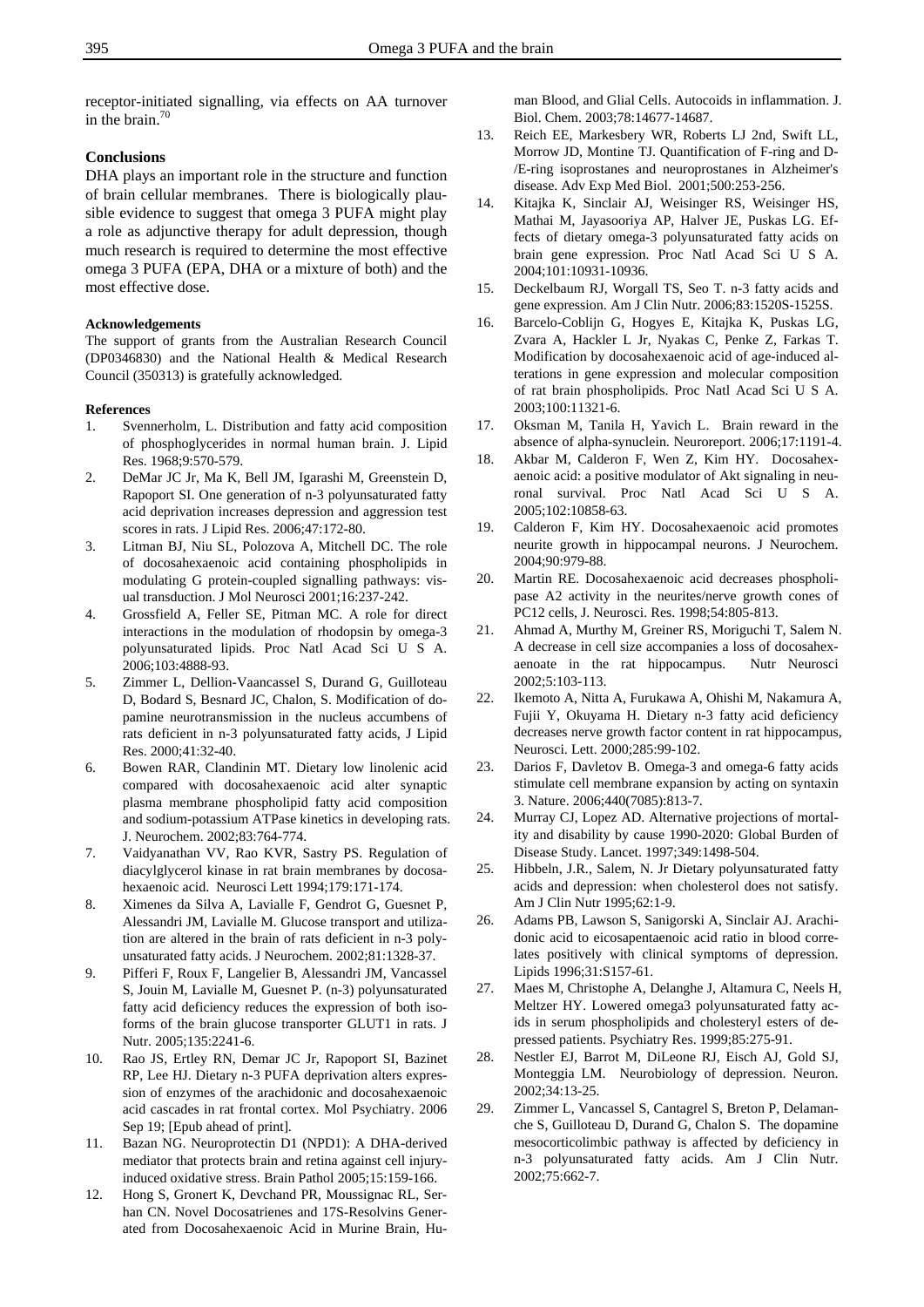- 30. Chalon S, Delion-Vancassel S, Belzung C, Guilloteau D, Leguisquet AM, Besnard JC, Durand G. Dietary fish oil affects monoaminergic neurotransmission and behavior in rats. J Nutr. 1998;128:2512-9.
- 31. Perico CA, Skaf CR, Yamada A, Duran F, Buchpiguel CA, Castro CC, Soares JC, Busatto GF. Relationship between regional cerebral blood flow and separate symptom clusters of major depression: a single photon emission computed tomography study using statistical parametric mapping. Neurosci Lett. 2005;384:265-70.
- 32. Kimbrell TA, Ketter TA, George MS, Little JT, Benson BE, Willis MW, Herscovitch P, Post RM. Regional cerebral glucose utilization in patients with a range of severities of unipolar depression. Biol Psychiatry. 2002;51:237-52.
- 33. Wichers M, Maes M. The psychoneuroimmunopathophysiology of cytokine-induced depression in humans. Int J Neuropsychopharmacol. 2002;5:375-88.
- 34. Lee KM, Kim YK. The role of IL-12 and TGF-beta1 in the pathophysiology of major depressive disorder. Int Immunopharmacol. 2006;6:1298-304.
- 35. Xia Z, DePierre JW, Nassberger L. Tricyclic antidepressants inhibit IL-6, IL-1 beta and TNF-alpha release in human blood monocytes and IL-2 and interferon-gamma in T cells. Immunopharmacology. 1996;34:27-37.
- 36. Calder PC. n-3 polyunsaturated fatty acids, inflammation, and inflammatory diseases. Am J Clin Nutr. 2006;83:1505S-1519S.
- 37. Rajkowska G, Miguel-Hidalgo JJ, Wei J, Dilley G, Pittman SD, Meltzer HY, Overholser JC, Roth BL, Stockmeier CA. Morphometric evidence for neuronal and glial prefrontal cell pathology in major depression. Biol Psychiatry. 1999;45:1085-98.
- 38. Sapolsky RM. The possibility of neurotoxicity in the hippocampus in major depression: a primer on neuron death. Biol Psychiatry. 2000;48:755-65.
- 39. Russo-Neustadt AA, Chen MJ. Brain-derived neurotrophic factor and antidepressant activity. Curr Pharm Des. 2005;11:1495-510.
- 40. Shimizu E, Hashimoto K, Okamura N, Koike K, Komatsu N, Kumakiri C, Nakazato M, Watanabe H, Shinoda N, Okada S, Iyo M. Alterations of serum levels of brainderived neurotrophic factor (BDNF) in depressed patients with or without antidepressants. Biol Psychiatry. 2003;54:70-5.
- 41. Molteni R, Barnard RJ, Ying Z, Roberts CK, Gomez-Pinilla F.A high-fat, refined sugar diet reduces hippocampal brain-derived neurotrophic factor, neuronal plasticity, and learning. Neuroscience. 2002;112:803-14.
- 42. Molteni R, Wu A, Vaynman S, Ying Z, Barnard RJ, Gomez-Pinilla F. Exercise reverses the harmful effects of consumption of a high-fat diet on synaptic and behavioral plasticity associated to the action of brain-derived neurotrophic factor. Neuroscience. 2004;123:429-440.
- 43. Wu A, Ying Z, Gomez-Pinilla F. Dietary omega-3 fatty acids normalize BDNF levels, reduce oxidative damage, and counteract learning disability after traumatic brain injury in rats. J Neurotrauma. 2004;21:1457-67.
- 44. Rao JS, Ertley RN, Lee HJ, DeMar JC, Arnold JT, Rapoport SI, Bazinet RP. N-3 polyunsaturated fatty acid deprivation in rats decreases frontal cortex BDNF via a p38 MAPK-dependent mechanism. Mol Psychiatr 2007;12:36-46.
- 45. Toyomoto M, Ohta M, Okumura K, Yano H, Matsumoto K, Inoue S, Hayashi K, Ikeda K. Prostaglandins are powerful inducers of NGF and BDNF production in mouse astrocyte cultures. FEBS Lett. 2004;562:211-5.
- 46. Shaw KN, Commins S, O'Mara SM. Deficits in spatial learning and synaptic plasticity induced by the rapid and competitive broad-spectrum cyclooxygenase inhibitor ibuprofen are reversed by increasing endogenous brainderived neurotrophic factor. Eur J Neurosci. 2003;17:2438-46.
- 47. Sontrop J, Campbell MK. Omega-3 polyunsaturated fatty acids and depression: a review of the evidence and a methodological critique. Prev Med. 2006;42:4-13.
- 48. Stoll AL, Severus WE, Freeman MP, Rueter S, Zboyan HA, Diamond E, Cress KK, Marangell LB. Omega 3 fatty acids in bipolar disorder: a preliminary double-blind, placebo-controlled trial. Arch Gen Psychiatry 1999;56:407-412.
- 49. Peet M, Horrobin DF. A dose-ranging study of the effects of ethyl-eicosapentaenoate in patients with ongoing depression despite apparently adequate treatment with standard drugs. Arch Gen Psychiatry 2002;59:913-919.
- 50. Nemets B, Stahl Z, Belmaker RH. Addition of omega-3 fatty acid to maintenance medication treatment for recurrent unipolar depressive disorder. Am J Psychiatry 2002;159:477-479.
- 51. Su KP, Huang SY, Chiu CC, Shen WW. Omega-3 fatty acids in major depressive disorder. A preliminary doubleblind, placebo-controlled trial. Eur Neuropsychopharmacol. 2003;13:267-271.
- 52. Marangell LB, Martinez JM, Zboyan HA, Kertz B, Kim HF, Puryear LJ. A double-blind, placebo-controlled study of the omega-3 fatty acid docosahexaenoic acid in the treatment of major depression. Am J Psychiatry. 2003;160:996-998.
- 53. Osher Y, Bersudsky Y, Belmaker RH. Omega-3 eicosapentaenoic acid in bipolar depression: report of a small open-label study. J Clin Psychiatry. 2005;66:726-9.
- 54. Silvers KM, Woolley CC, Hamilton FC, Watts PM, Watson RA. Randomised double-blind placebo-controlled trial of fish oil in the treatment of depression. Prostaglandins Leukot Essent Fatty Acids. 2005;72:211-8.
- 55. Frangou S, Lewis M, McCrone P. Efficacy of ethyleicosapentaenoic acid in bipolar depression: randomized double-blind placebo-controlled study. Br J Psychiatry. 2006;188:46-50.
- 56. Keck PE Jr, Mintz J, McElroy SL, Freeman MP, Suppes T, Frye MA, Altshuler LL, Kupka R, Nolen WA, Leverich GS, Denicoff KD, Grunze H, Duan N, Post RM. Double-Blind, Randomized, Placebo-Controlled Trials of Ethyl-Eicosapentanoate in the Treatment of Bipolar Depression and Rapid Cycling Bipolar Disorder. Biol Psychiatry. 2006;60:1020-1022.
- 57. Puri BK, Counsell SJ, Hamilton G, Richardson AJ, Horrobin DF. Eicosapentaenoic acid in treatment-resistant depression associated with symptom remission, structural brain changes and reduced neuronal phospholipid turnover. Int J Clin Pract. 2001;55:560-563.
- 58. Noaghiul S, Hibbeln JR. Cross-national comparisons of seafood consumption and rates of bipolar disorders. Am J Psychiatry. 2003;160:2222-2227.
- 59. Tanskanen A, Hibbeln JR, Hintikka J, Haatainen K, Honkalampi K, Viinamaki H. Fish consumption, depression, and suicidality in a general population. Arch Gen Psychiatry. 2001;58:512-3.
- 60. Silvers KM, Scott KM. Fish consumption and selfreported physical and mental health status. Public Health Nutr. 2002;5:427-31.